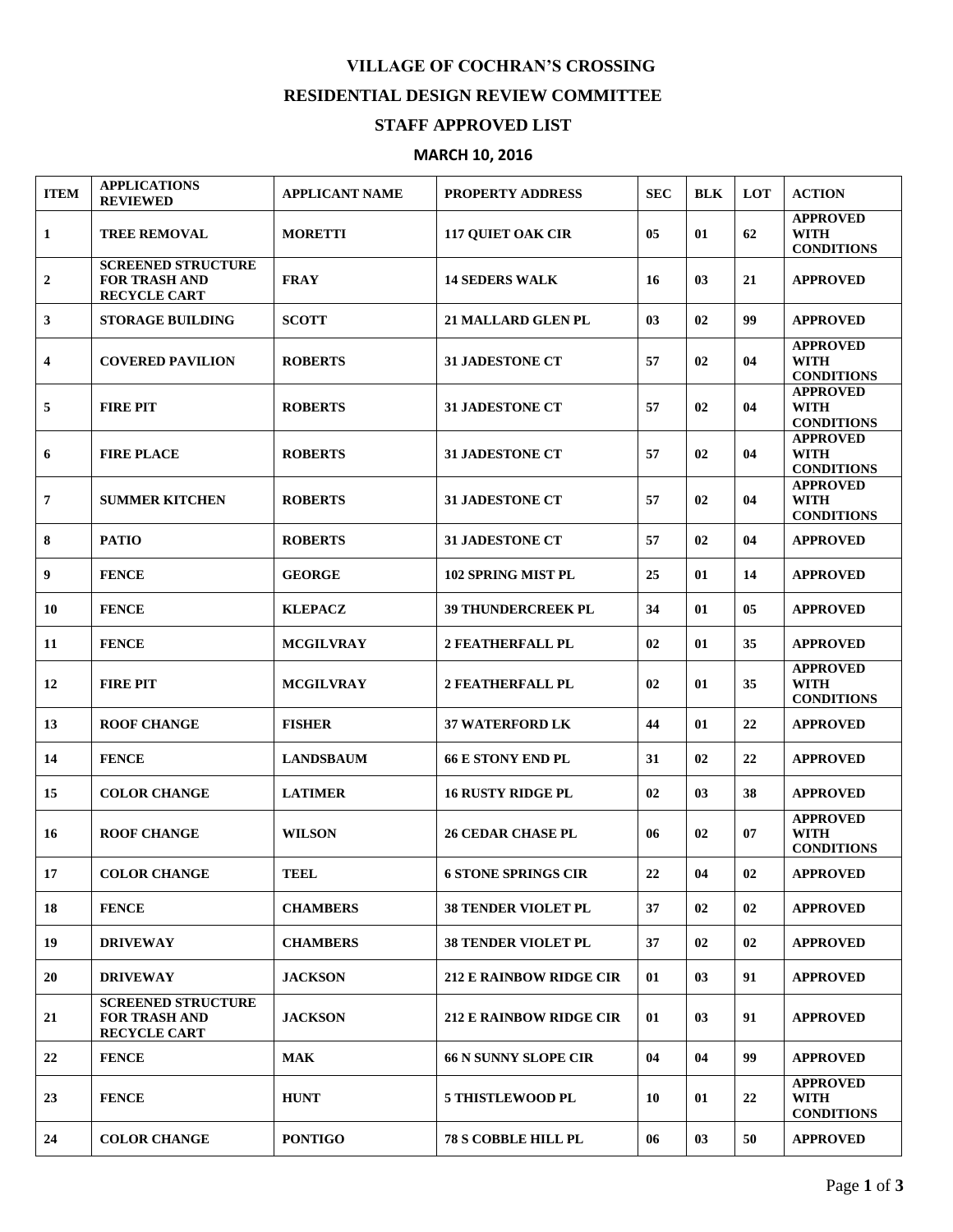| 25 | <b>DOORS</b>                                                             | <b>PONTIGO</b>     | <b>78 S COBBLE HILL PL</b>     | 06 | 03 | 50 | <b>APPROVED</b>                                     |
|----|--------------------------------------------------------------------------|--------------------|--------------------------------|----|----|----|-----------------------------------------------------|
| 26 | <b>FENCE</b>                                                             | <b>BAKER</b>       | <b>43 PURPLE MARTIN PL</b>     | 37 | 01 | 32 | <b>APPROVED</b><br><b>WITH</b><br><b>CONDITIONS</b> |
| 27 | <b>ROOF CHANGE</b>                                                       | <b>GOWANS</b>      | <b>62 COLDBROOK CT</b>         | 25 | 02 | 07 | <b>APPROVED</b>                                     |
| 28 | <b>TREE REMOVAL</b>                                                      | <b>BROWN</b>       | <b>11 CANDLENUT PL</b>         | 40 | 01 | 30 | <b>APPROVED</b>                                     |
| 29 | <b>FENCE</b>                                                             | <b>DUNCAN</b>      | <b>43 DUSKYMEADOW PL</b>       | 01 | 07 | 28 | <b>APPROVED</b><br><b>WITH</b><br><b>CONDITIONS</b> |
| 30 | <b>COLOR GHANGE</b>                                                      | <b>STEURER</b>     | <b>170 CAPSTONE CIRCLE</b>     | 40 | 01 | 58 | <b>APPROVED</b>                                     |
| 31 | <b>FENCE</b>                                                             | <b>DANIEL</b>      | <b>70 PINEPATH PL</b>          | 23 | 02 | 12 | <b>APPROVED</b><br><b>WITH</b><br><b>CONDITIONS</b> |
| 32 | <b>WINDOWS</b>                                                           | <b>MARKAVERICH</b> | <b>112 W RAINBOW RIDGE CIR</b> | 01 | 03 | 08 | <b>APPROVED</b>                                     |
| 33 | <b>FENCE</b>                                                             | <b>DALAK</b>       | <b>71 E COLDBROOK CIR</b>      | 25 | 03 | 17 | <b>APPROVED</b><br><b>WITH</b><br><b>CONDITIONS</b> |
| 34 | <b>FENCE</b>                                                             | <b>KOT</b>         | <b>7 E SAGE CREEK PL</b>       | 01 | 07 | 79 | <b>APPROVED</b>                                     |
| 35 | <b>TREE REMOVAL</b>                                                      | <b>CULBERSON</b>   | <b>9 AUTUMN CRESCENT</b>       | 09 | 03 | 18 | <b>APPROVED</b>                                     |
| 36 | <b>WINDOWS</b>                                                           | <b>KISER</b>       | <b>26 BARNSTABLE PL</b>        | 06 | 03 | 07 | <b>APPROVED</b>                                     |
| 37 | <b>SIDING</b>                                                            | <b>BALFE</b>       | <b>132 E PLACID HILL CIR</b>   | 07 | 01 | 23 | <b>APPROVED</b>                                     |
| 38 | <b>ROOF CHANGE</b>                                                       | <b>BALFE</b>       | <b>132 E PLACID HILL CIR</b>   | 07 | 01 | 23 | <b>APPROVED</b>                                     |
| 39 | <b>ROOF CHANGE</b>                                                       | <b>FRENZEL</b>     | <b>34 BRIDGEBERRY PL</b>       | 22 | 02 | 16 | <b>APPROVED</b>                                     |
| 40 | <b>SOLAR COLLECTORS</b>                                                  | <b>FRENZEL</b>     | <b>34 BRIDGEBERRY PL</b>       | 22 | 02 | 16 | <b>APPROVED</b>                                     |
| 41 | <b>TREE REMOVAL</b>                                                      | <b>JONES</b>       | <b>10 LAPWING CT</b>           | 42 | 02 | 15 | <b>APPROVED</b>                                     |
| 42 | <b>WINDOWS</b>                                                           | <b>STRAUSS</b>     | 5 EDEN ELM PL                  | 04 | 03 | 02 | <b>APPROVED</b>                                     |
| 43 | <b>COLOR GHANGE</b>                                                      | <b>FREEMAN</b>     | <b>47 E SUMMER STORM CIR</b>   | 31 | 01 | 12 | <b>APPROVED</b>                                     |
| 44 | <b>ROOF CHANGE</b>                                                       | <b>SMITH</b>       | <b>335 S SILVERSHIRE CIR</b>   | 43 | 02 | 33 | <b>APPROVED</b>                                     |
| 45 | <b>WINDOWS</b>                                                           | <b>WATKINS</b>     | <b>27 HEATHSTONE PL</b>        | 13 | 02 | 35 | <b>APPROVED</b>                                     |
| 46 | <b>FENCE</b>                                                             | <b>ZAKIR</b>       | <b>3 S DRAGONWOOD PL</b>       | 26 | 01 | 23 | <b>APPROVED</b><br><b>WITH</b><br><b>CONDITIONS</b> |
| 47 | <b>FENCE</b>                                                             | <b>KIRSCH</b>      | <b>73 SPECKLED EGG PL</b>      | 37 | 01 | 72 | <b>APPROVED</b><br><b>WITH</b><br><b>CONDITIONS</b> |
| 48 | <b>FENCE</b>                                                             | <b>BORING</b>      | <b>59 E AMBERGLOW CIR</b>      | 26 | 03 | 69 | <b>APPROVED</b>                                     |
| 49 | <b>ROOF CHANGE</b>                                                       | <b>STEURER</b>     | <b>170 CAPSTONE CIR</b>        | 40 | 01 | 58 | <b>APPROVED</b><br><b>WITH</b><br><b>CONDITIONS</b> |
| 50 | <b>FENCE</b>                                                             | <b>CRAIG</b>       | <b>31 SWEETDREAM PL</b>        | 19 | 03 | 39 | <b>APPROVED</b><br><b>WITH</b><br><b>CONDITIONS</b> |
| 51 | <b>ROOF CHANGE</b>                                                       | <b>DONER</b>       | <b>27 SWEETDREAM PL</b>        | 19 | 03 | 38 | <b>APPROVED</b>                                     |
| 52 | <b>SCREENED STRUCTURE</b><br><b>FOR TRASH AND</b><br><b>RECYCLE CART</b> | <b>DEMALLIE</b>    | <b>31 N PATHFINDERS CIR</b>    | 01 | 06 | 55 | <b>APPROVED</b><br><b>WITH</b><br><b>CONDITIONS</b> |
| 53 | <b>ROOF CHANGE</b>                                                       | <b>TOUPS</b>       | <b>20 E TWINBERRY PL</b>       | 31 | 01 | 15 | <b>APPROVED</b>                                     |